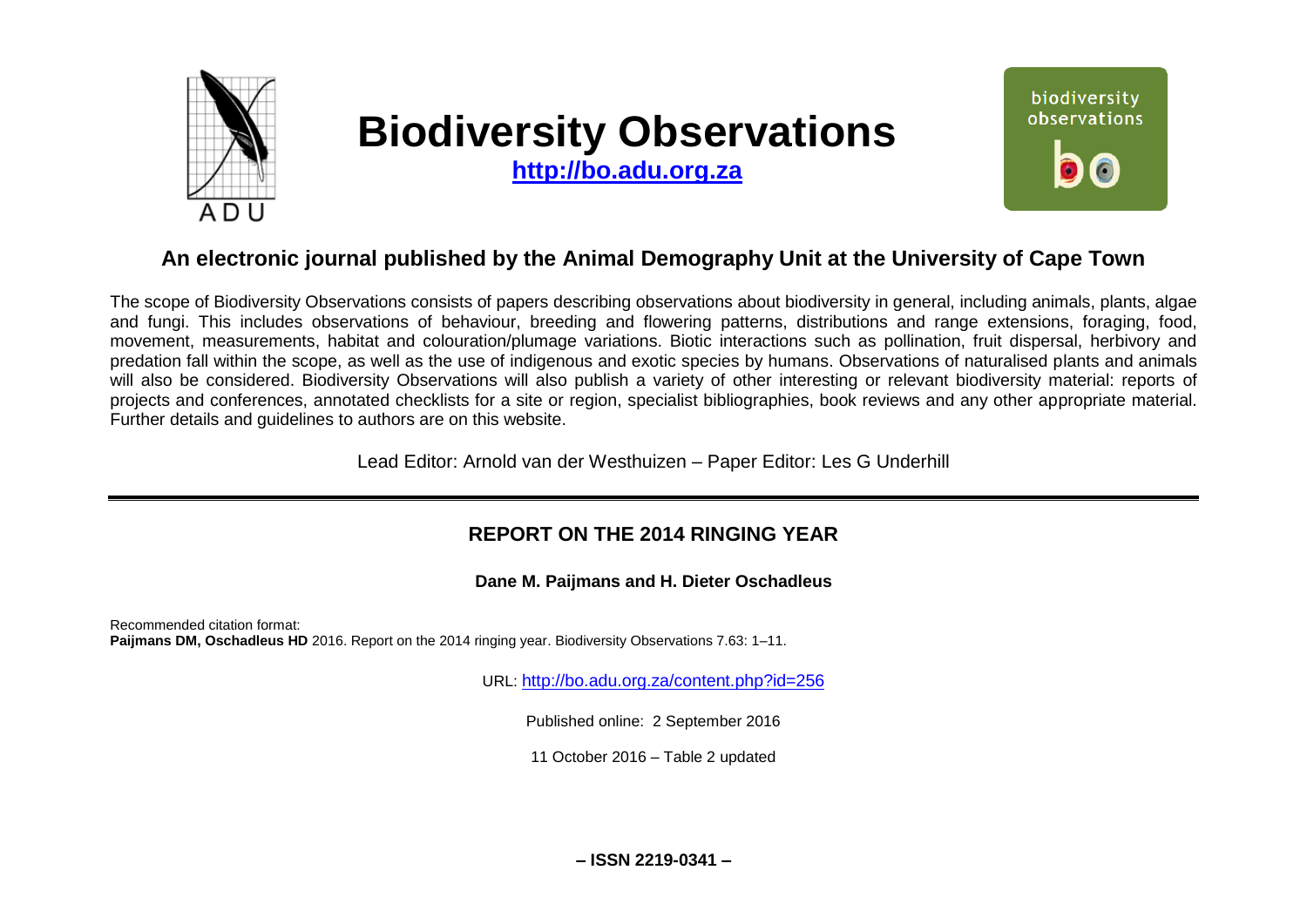

## **AFRING NEWS**

## **REPORT ON THE 2014 RINGING YEAR**

*Dane M. Paijmans\* & H. Dieter Oschadleus*

SAFRING, Animal Demography Unit, Department of Biological Sciences, University of Cape Town, Rondebosch, 7701, South Africa

\* Corresponding author: d.paijmans@gmail.com

Following from the 47th summary of ringing effort for the years July 2006 to end of 2013 (Paijmans & Oschadleus 2015), the SAFRING database has grown to 2,412,294 records. Throughout the 2014 ringing year upgrades were underway to improve both the website and database which resulted in reduced functionality over this time.

### **Ringing papers**

Even with this additional development work being undertaken a number of very interesting research articles have been published utilising the ringing data collected as well as an MSc project (Table 1). There have also been many popular articles published (within the bird newsletters, magazines, and online) as well as nine new articles in Afring News volume 43.

## **Ringing effort**

The 2014 ringing year (1 January 2014 to 31 December 2014) was a moderately successful one because SAFRING received 63,825 records (56,331 birds ringed; 7,093 recaptured; 401 recoveries records) of 692 species (Figure 1). Although this is the lowest number of ringing records we received since 1998, the recapture rate was excellent and the recovery rate was nearly double that of the last few years.



*Figure 1. Trend in ringing effort over fifteen years from 2000 to 2014*.

The effort from ringers has been well distributed across southern Africa (Figure 2), with most records (ringing, retrap, recovery) originating from the South African provinces and Namibia (Table 2). The South African province to produce the most records was the Western Cape (9,377 records), and KwaZulu-Natal had the most species ringed (320 species).

In previous summaries we have listed the top ringing groups and ringers separately as it was an unfair comparison. For this summary however this was unnecessary as SAFRING has started issuing species specific licences that allow for individuals within groups to control their own data. This allows for more precise data handling and means that in most cases records are assigned to individuals, and there are only a few cases of ringing groups still obtaining high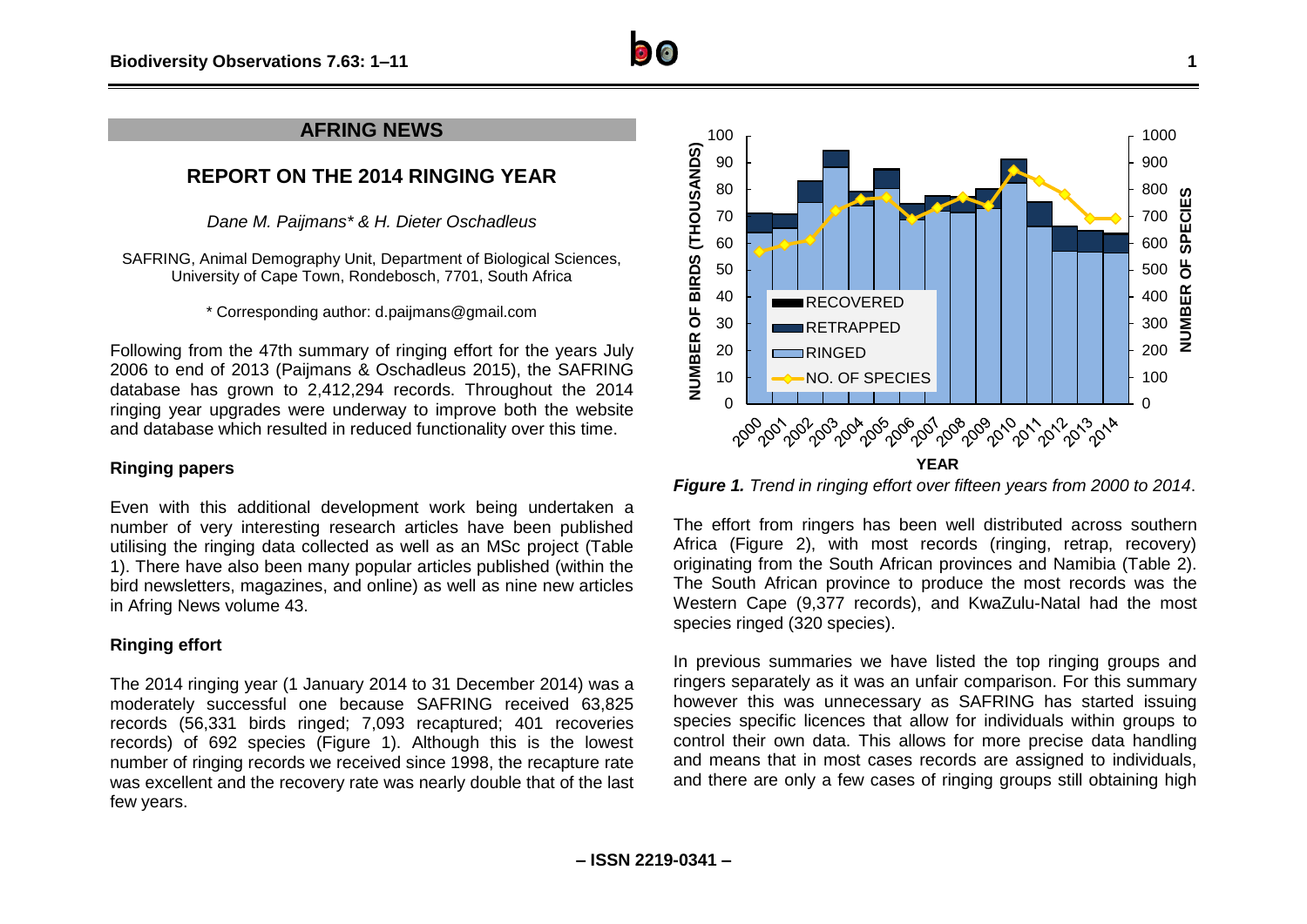

numbers (eg. Department of Environmental Affairs, the oceanic islands and SANCCOB).



*Figure 2. Distribution of ringing effort across southern Africa per each quarter degree grid cell within southern Africa in the 2014 ringing period. The colour coding of the grid cell indicates numbers of birds ringed in it*

During 2014, 96 active registered ringers/groups ringed over 100 birds and 11 of these ringed more than 1,000 birds (Table 3). Most of these ringers ringed a variety of species and were distributed across southern Africa. The top ringer, Dr Ursula Franke, ringed the most birds by far (6,133 birds), while the person who ringed the most species was Dr Barry Taylor from KwaZulu-Natal, South Africa (245 species) (Table 4).



*Figure 3. Positions at which birds with SAFRING rings were retrapped/recovered/resighted around the world, for the 2014 ringing year.*

In total, 692 species were ringed or reported in 2014 but most records involved the top 50 species. These were predominantly terrestrial birds as this is where most ringers are present, however, due to substantial research being done on oceanic islands, there were also many records originating from island research sites (Tables 5, 7, 10).

Of the 7,093 retrap records processed over this period a large portion (~18%) were received from Gough Island (Table 6). This is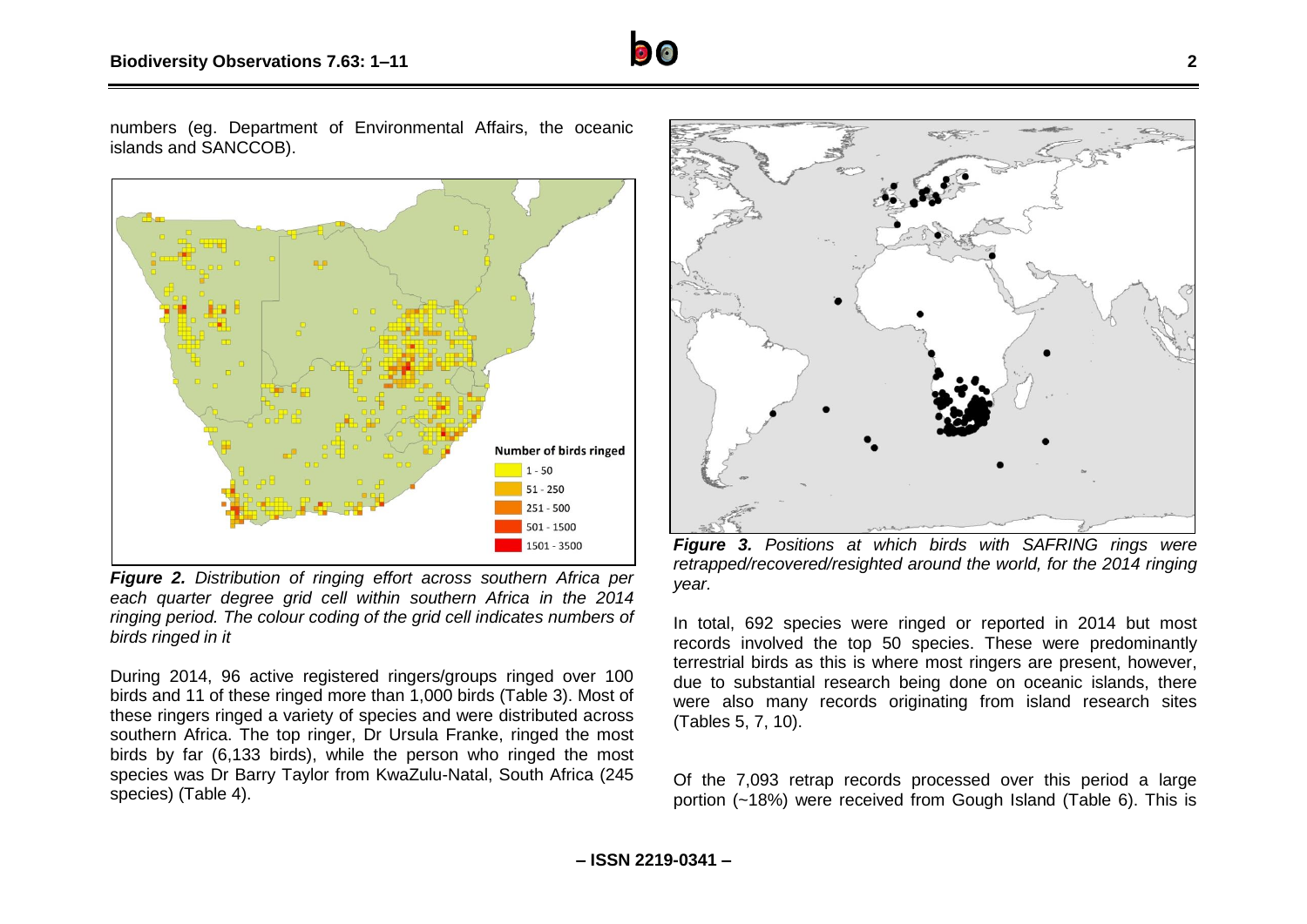

due to the substantial colour ringing effort being undertaken there and because these birds are easily resighted when nesting.

Because it is not always possible for registered ringers to locate or process a dead ringed bird, we have to rely quite heavily on general public for our recovery records. For 2014 we had a vast improvement over previous years with members of the public contributing 134 recovery records (Table 9). These records were received from various locations around the continent of Africa and beyond (Figure 3). The species with the most recoveries were the Sociable Weaver, Kelp Gull, Swift Tern and Cape Gannet (Table 10). This is primarily due to the fact that studies involved in the ringing of these species focus on the juveniles which have a lower survival rate than adults. These high number of sea bird recoveries also is partly accounted by the large number of birds found dead on beaches (Table 11).

#### **Acknowledgements**

We at SAFRING really appreciate all the effort of ringers and the general public (the latter in reporting recoveries), and would like to thank everyone that has taken part in ringing and resighting in Southern Africa. SAFRING is sponsored by the South African National Biodiversity Institute, and the Namibian Ministry of Wildlife and Tourism. The University of Cape Town provides accommodation and services.

#### **Reference**

Paijmans DM, Oschadleus HD 2015 Bird ringing report for July 2006 to December 2013. Afring News 44: 11–15. Available online at [http://safring.adu.org.za/papers/afring\\_44\\_11.pdf](http://safring.adu.org.za/papers/afring_44_11.pdf)

*Table 1. Scientific publications produced utilising records within the SAFRING database for the year 2014*

|                                                | <b>Reviewed Papers</b>                                 |                          |  |  |  |
|------------------------------------------------|--------------------------------------------------------|--------------------------|--|--|--|
| <b>Authors</b>                                 | Title                                                  | Journal (Vol. pages)     |  |  |  |
| Beauchamp G                                    | Do avian cooperative                                   | Proceedings of the Royal |  |  |  |
|                                                | breeders live longer?                                  | Society B (281 20140844) |  |  |  |
| <b>Bonnevie BT</b>                             | Variations in moult,                                   | Ostrich (85 161-170)     |  |  |  |
|                                                | morphology, movement                                   |                          |  |  |  |
|                                                | and survival rates of the                              |                          |  |  |  |
|                                                | Sombre Greenbul                                        |                          |  |  |  |
|                                                | Andropadus importunus                                  |                          |  |  |  |
|                                                | within southern Africa                                 |                          |  |  |  |
| Bonnevie BT, Craig AJFK                        | Primary wing-moult in                                  | EMU (114 371-378)        |  |  |  |
|                                                | relation to body-mass,                                 |                          |  |  |  |
|                                                | wing-length and latitude                               |                          |  |  |  |
|                                                | in four insectivorous                                  |                          |  |  |  |
|                                                | passerines from southern                               |                          |  |  |  |
|                                                | Africa                                                 |                          |  |  |  |
| Collingham YC, Huntley B,                      | Prediction of mean adult<br>survival rates of southern | Ibis (156 741-754)       |  |  |  |
| Altwegg R, Barnard P,<br>Beveridge OS, Gregory | African birds from                                     |                          |  |  |  |
| RD, Mason LR,                                  | demographic and                                        |                          |  |  |  |
| Oschadleus HD, Simmons                         | ecological covariates                                  |                          |  |  |  |
| RE, Willis SG, Green RE                        |                                                        |                          |  |  |  |
| Craig AJFK, Bonnevie BT,                       | Primary wing-moult and                                 | Ostrich (85 171-175)     |  |  |  |
| Hulley PE, Underhill GD                        | site fidelity in South                                 |                          |  |  |  |
|                                                | African mousebirds                                     |                          |  |  |  |
|                                                | (Coliidae)                                             |                          |  |  |  |
| Duckworth GD, Altwegg R                        | <b>Environmental Drivers of</b>                        | Ardea (102 21-29)        |  |  |  |
|                                                | an Urban Hadeda Ibis                                   |                          |  |  |  |
|                                                | Population                                             |                          |  |  |  |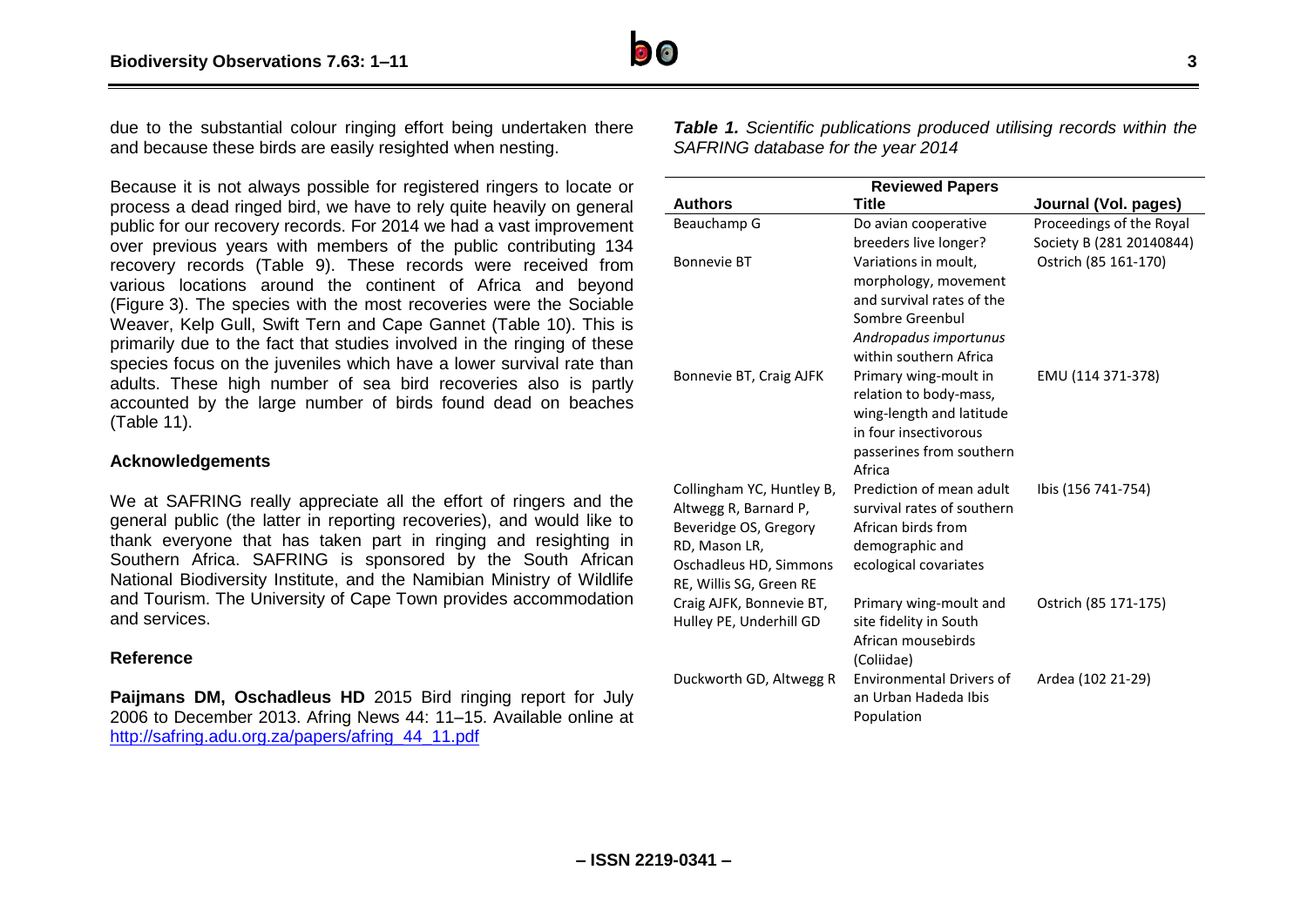

| Jansen DYM, Abadi R,<br>Harebottle D, Altwegg R | Does seasonality drive<br>spatial patterns in<br>demography? Variation                                              | <b>Ecology and Evolution</b><br>$(4889 - 898)$ | Table 2. Regional ringing effort in the 2014 ringing year (all regions<br>with over 100 records) |                         |                         |                    |                               |                          |
|-------------------------------------------------|---------------------------------------------------------------------------------------------------------------------|------------------------------------------------|--------------------------------------------------------------------------------------------------|-------------------------|-------------------------|--------------------|-------------------------------|--------------------------|
|                                                 | in survival in African<br>reedwarblers Acrocep<br>halus baeticatus across<br>southern Africa does not               |                                                | Region                                                                                           | Number<br>of<br>Ringers | Number<br>of<br>Species | Number<br>of Birds | % of<br>Total<br><b>Birds</b> | % of<br>Total<br>Species |
|                                                 | reflect globalpatterns                                                                                              |                                                | Namibia                                                                                          | 33                      | 220                     | 11331              | 18.9                          | 29.4                     |
| Lee ATK, Barnard P,                             | Aspects of the ecology                                                                                              | African Zoology (49 295-                       | <b>Western Cape</b>                                                                              | 85                      | 171                     | 9377               | 15.7                          | 22.8                     |
| Cherry MI                                       | and morphology of the                                                                                               | 300)                                           | Kwa-Zulu Natal                                                                                   | 43                      | 320                     | 9257               | 15.5                          | 42.7                     |
|                                                 | protea seedeater,                                                                                                   |                                                | Gauteng                                                                                          | 51                      | 209                     | 8813               | 14.7                          | 27.9                     |
|                                                 | Crithagra leucopterus, a<br>little-known Fynbos                                                                     |                                                | Northern Prov.                                                                                   | 54                      | 263                     | 4111               | 6.9                           | 35.1                     |
|                                                 | endemic                                                                                                             |                                                | Eastern Cape                                                                                     | 25                      | 157                     | 2743               | 4.6                           | 21                       |
| Remisiewicz M, Tree AJ,                         | Geographical Patterns in                                                                                            | Ardea (102 31-46)                              | Northern Cape                                                                                    | 19                      | 84                      | 2621               | 4.4                           | 11.2                     |
| Underhill LG,                                   | Primary Moult and Body                                                                                              |                                                | Seychelles                                                                                       | 5                       | 20                      | 2113               | 3.5                           | 2.7                      |
| Nowakowski JK                                   | Mass of Greenshank<br>Tringa nebularia in                                                                           |                                                | Zambia                                                                                           | 3                       | 66                      | 1894               | 3.2                           | 8.8                      |
|                                                 | Southern Africa                                                                                                     |                                                | Mpumalanga                                                                                       | 33                      | 176                     | 1627               | 2.7                           | 23.5                     |
| <b>Academic Theses</b>                          |                                                                                                                     |                                                | North West                                                                                       | 38                      | 135                     | 1342               | 2.2                           | 18                       |
| Author                                          | <b>Title</b>                                                                                                        | Institution                                    | <b>Free State</b>                                                                                | 17                      | 92                      | 1067               | 1.8                           | 12.3                     |
| Calder JL                                       | Weaving through the                                                                                                 | MSc Thesis, University of                      | Oceanic Islands                                                                                  | 3                       | 7                       | 473                | 0.8                           | 0.9                      |
|                                                 | matrix: investigating the<br>Cape Town, Cape Town,<br>influence of urban land<br>South Africa<br>use on weaver bird |                                                | Republic of the<br>Congo                                                                         | $\mathbf{1}$            | 65                      | 363                | 0.6                           | 8.7                      |
|                                                 | movements into and out                                                                                              |                                                | Angola                                                                                           | 1                       | 48                      | 330                | 0.6                           | 6.4                      |
|                                                 | of Cape Town wetlands                                                                                               |                                                | Sao Tome                                                                                         | 1                       | 29                      | 328                | 0.5                           | 3.9                      |
|                                                 |                                                                                                                     |                                                | Botswana                                                                                         | $\overline{2}$          | 39                      | 174                | 0.3                           | 5.2                      |
|                                                 |                                                                                                                     |                                                | <b>United Arab</b><br>Emirates                                                                   | $\mathbf{1}$            | 15                      | 159                | 0.3                           | $\overline{2}$           |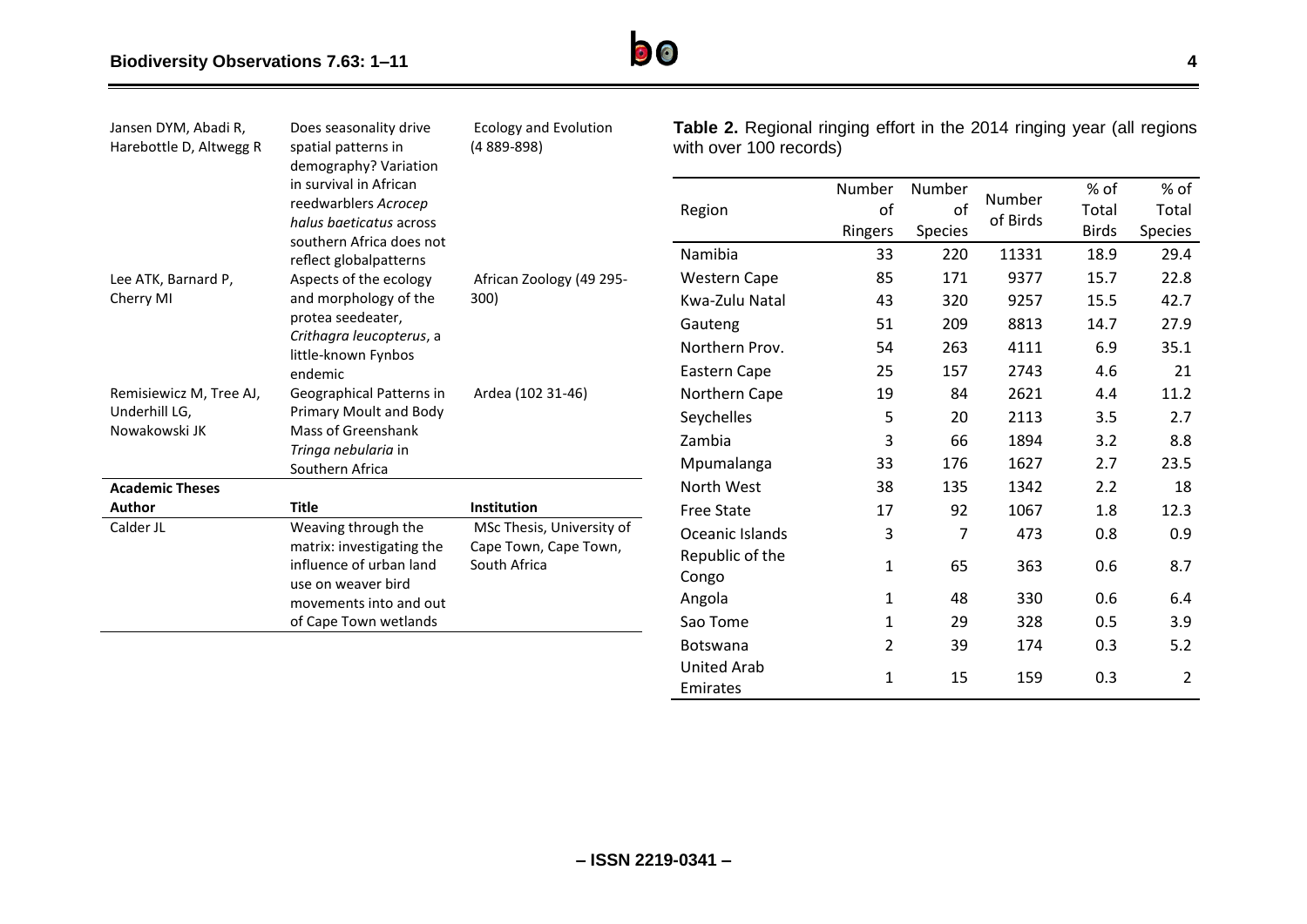**Table 3.** Top 20 ringers/groups in the 2014 ringing year: Total numbers of birds ringed

| Ringer | Name                       | <b>Birds</b> |
|--------|----------------------------|--------------|
| 1240   | Dr Ursula Franke           | 6,133        |
| 573.   | Mr Dirk Heinrich           | 1,828        |
| 927    | Mr Bennie Van Den Brink    | 1,820        |
| 1060   | Dr Barry Taylor            | 1,645        |
| 1540   | Mrs Karin Nelson           | 1,615        |
| 32     | Dr. Dieter Oschadleus      | 1,263        |
| 1030   | Mr Peter Dearlove          | 1,259        |
| 870    | Dept Environmental Affairs | 1,045        |
| 1476   | Mr Neil Thomson            | 1,042        |
| 1089   | Dr Mark Brown              | 1,029        |
| 162    | Mr Kobie Raijmakers        | 1,007        |
| 1577   | Dr Alan Lee                | 991          |
| 1586   | Mrs Sue Schultz            | 942          |
| 1633   | Mr Ryno Kemp               | 932          |
| 574    | Mr Tim & Laurel Osborne    | 924          |
| 1207   | <b>Andrew Pickles</b>      | 881          |
| 180    | Mr Hein Bantjes            | 838          |
| 1607   | Mr James Rawdon            | 818          |
| 12834  | Ms Stacy Webb              | 818          |
| 1567   | Ms Lorinda Hart            | 777          |

**Table 4.** Top 20 ringers/groups in the 2014 ringing year: Total number of species ringed

| Ringer | Name                          | <b>Species</b> |
|--------|-------------------------------|----------------|
| 1060   | Dr Barry Taylor               | 245            |
| 1240   | Dr Ursula Franke              | 208            |
| 1096   | Mr Malcolm Wilson             | 164            |
| 162    | Mr Kobie Raijmakers           | 149            |
| 1633   | Mr Ryno Kemp                  | 140            |
| 573    | Mr Dirk Heinrich              | 129            |
| 1607   | Mr James Rawdon               | 128            |
| 1540   | Mrs Karin Nelson              | 125            |
| 1340   | Mr Colin Williams             | 122            |
| 1282   | Mr Tony Raijmakers            | 119            |
| 1245   | Prof Derek Engelbrecht        | 116            |
| 1042   | Dr Pieter Van Eeden           | 109            |
| 1105   | Mr Joseph Heymans             | 108            |
| 1512   | Mr Gert J Opperman            | 107            |
| 10007  | Mrs Elba Swart                | 104            |
| 13476  | Mrs Paula Steyn               | 104            |
| 1627   | Mr Tjebbe Witteveen           | 100            |
| 1360   | Mr Gerrie Jansen van Rensburg | 98             |
| 1422   | Mr Jim McLuskie               | 98             |
| 1601   | Mr Eben Muller                | 98             |

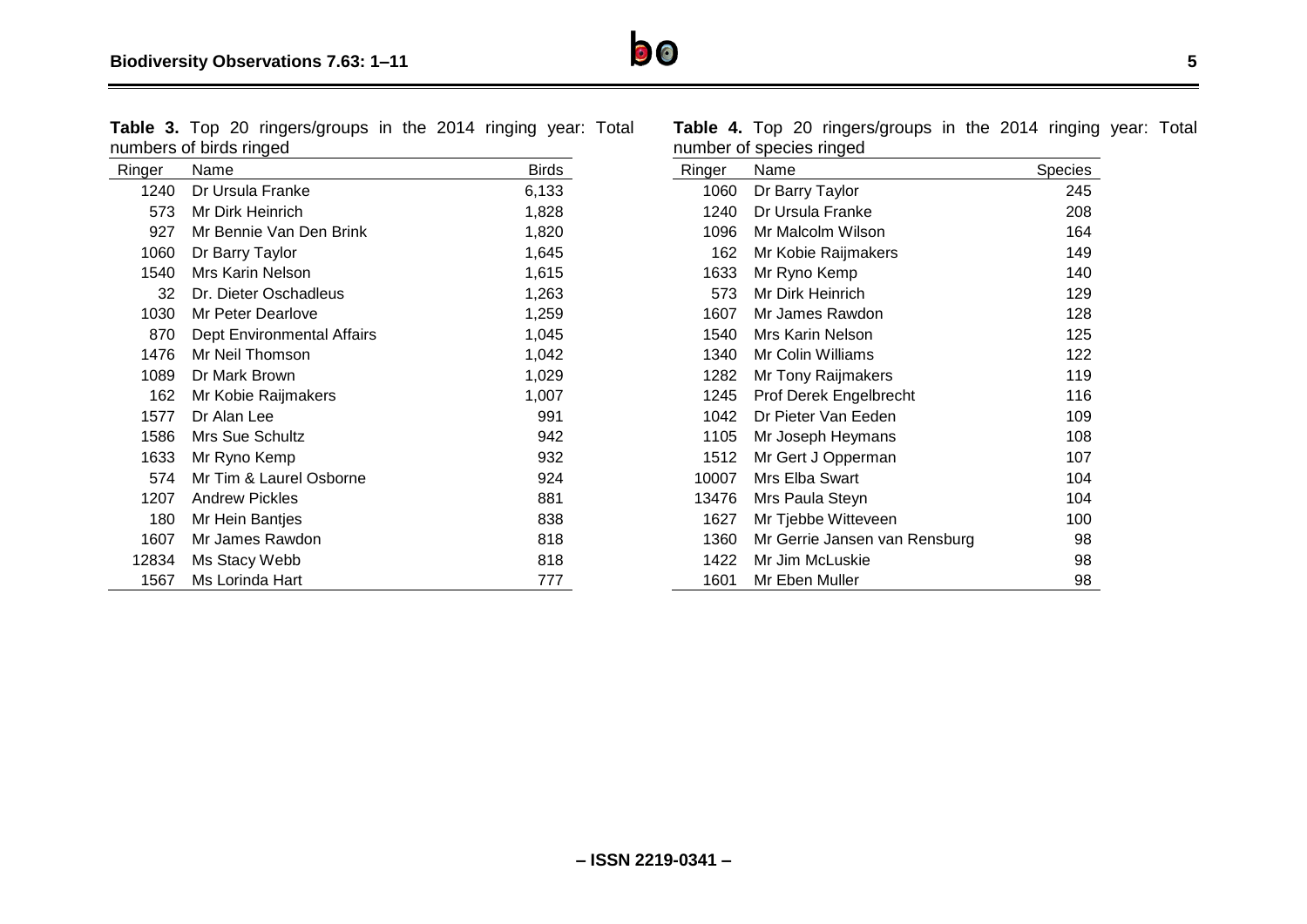|  |  | Table 5. The most frequently ringed birds for the 2014 ringing year |  |
|--|--|---------------------------------------------------------------------|--|
|  |  |                                                                     |  |

|             | Species                                | Count |
|-------------|----------------------------------------|-------|
| Terrestrial | Southern Masked-Weaver                 | 4,083 |
|             | Lark-like Bunting                      | 3,163 |
|             | Barn (European) Swallow                | 2,717 |
|             | Southern Red (Red) Bishop              | 2,399 |
|             | Cape White-eye (split)                 | 1,784 |
|             | <b>Red-billed Quelea</b>               | 1,594 |
|             | Sociable (Social) Weaver               | 1,175 |
|             | Cape Sparrow                           | 1,027 |
|             | Dark-capped (Black-eyed) Bulbul        | 1,013 |
|             | <b>Common Waxbill</b>                  | 842   |
|             | Laughing (Palm) Dove                   | 779   |
|             | Cape Weaver                            | 764   |
|             | <b>Blue Waxbill</b>                    | 717   |
|             | Village (Spotted-backed) Weaver        | 708   |
|             | Lesser Noddy                           | 646   |
| Marine      | Cape Gannet                            | 1,176 |
|             | Swift (Great Crested) Tern             | 579   |
|             | <b>White-tailed Tropicbird</b>         | 370   |
|             | Wedge-tailed Shearwater                | 342   |
|             | <b>Atlantic Yellow-nosed Albatross</b> | 324   |
|             | Yellow-nosed Mollymawk (Albatross)     | 232   |
|             | <b>Black Tern</b>                      | 175   |
|             | Hartlaub's Gull                        | 159   |
|             | <b>White-fronted Plover</b>            | 141   |
|             | Kelp Gull                              | 129   |
| Raptors     | Southern Pale Chanting Goshawk         | 208   |
|             | Lappet-faced Vulture                   | 127   |
|             | Steppe (Common) Buzzard                | 122   |
|             | Barn Owl                               | 103   |
|             | Jackal Buzzard                         | 92    |

| Table 6. Top 20 ringers/groups in the 2014 ringing year: Numbers of |  |
|---------------------------------------------------------------------|--|
| birds retrapped                                                     |  |

| Ringer | Name                  | Region    | <b>Birds</b> |
|--------|-----------------------|-----------|--------------|
| 904    | Gough Island          | aq        | 1,318        |
| 1007   | <b>Rita Covas</b>     | <b>NC</b> | 500          |
| 1444   | Dr Andy Young         | NС        | 385          |
| 1476   | Mr Neil Thomson       | na        | 377          |
| 1531   | Ms Gudrun Middendorff | na        | 272          |
| 1060   | Dr Barry Taylor       | ΚZ        | 261          |
| 1240   | Dr Ursula Franke      | na        | 259          |
| 1540   | Mrs Karin Nelson      | ΚZ        | 252          |
| 280    | Mr Anthony Tree       | EC        | 230          |
| 0      | Member of the public  |           | 204          |
| 32     | Dr. HD Oschadleus     | WС        | 179          |
| 1577   | Dr Alan Lee           | WC        | 134          |
| 1030   | Mr Peter Dearlove     | ΚZ        | 107          |
| 1586   | Mrs Sue Schultz       | <b>WC</b> | 94           |
| 1125   | Liz Komen             | na        | 87           |
| 180    | Mr Hein Bantjes       | GP        | 81           |
| 1096   | Mr Malcolm Wilson     | GP        | 78           |
| 1089   | Dr Mark Brown         | WC        | 69           |
| 1607   | Mr James Rawdon       | ΚZ        | 69           |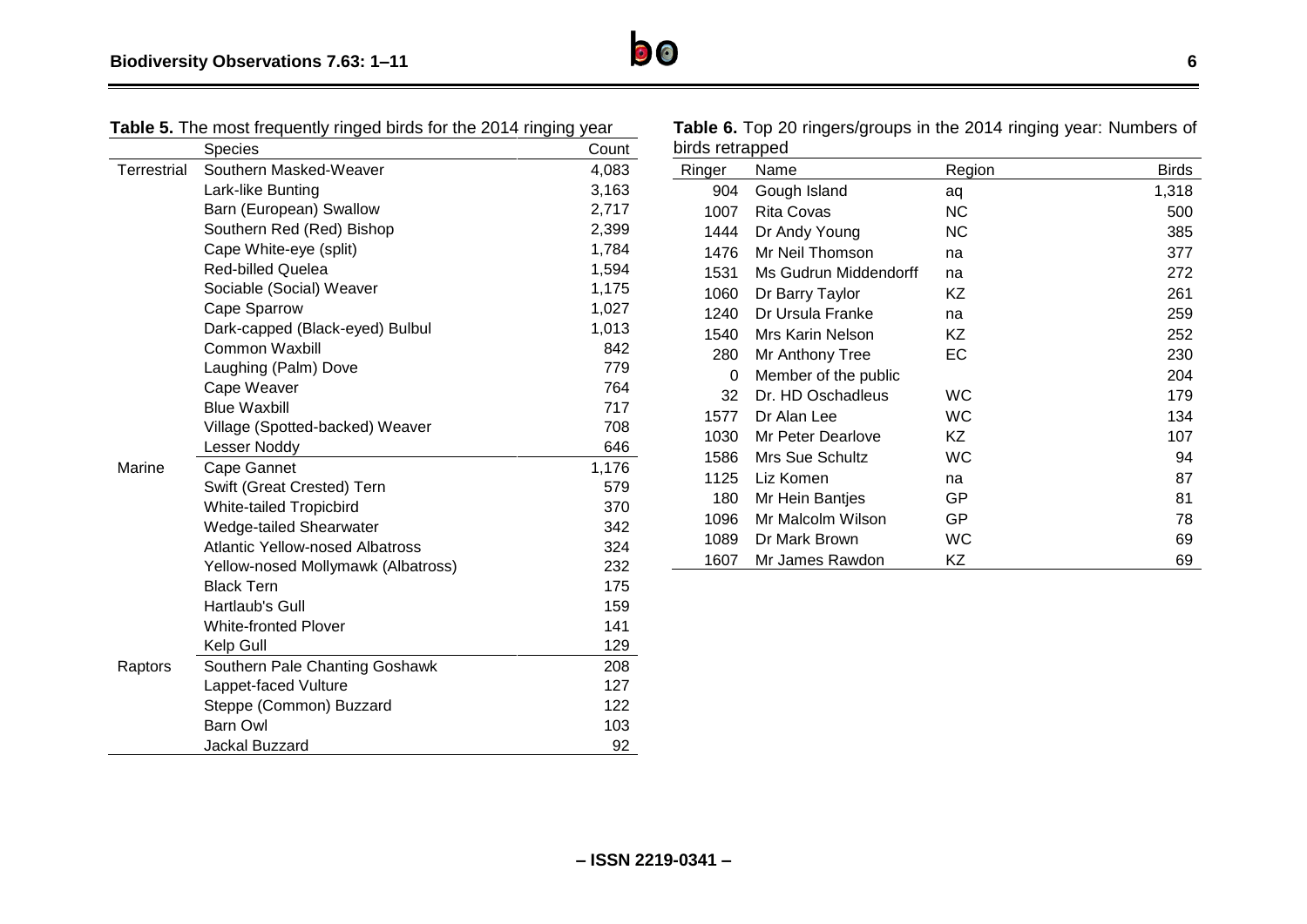

**Table 7.** The most frequently retrapped/resighted birds for the 2014 ringing year

|             | Species                                    | Count          |
|-------------|--------------------------------------------|----------------|
| Terrestrial | Sociable (Social) Weaver                   | 586            |
|             | White-browed Sparrow-Weaver                | 467            |
|             | Southern Masked-Weaver                     | 332            |
|             | Cape White-eye (split)                     | 234            |
|             | Southern Red (Red) Bishop                  | 230            |
|             | <b>Black-throated Canary</b>               | 197            |
|             | Cape Robin-Chat                            | 185            |
|             | Lesser Swamp- (Cape Reed) Warbler          | 106            |
|             | Laughing (Palm) Dove                       | 105            |
|             | Cape Weaver                                | 98             |
|             | African Reed-Warbler                       | 89             |
|             | Amethyst (Black) Sunbird                   | 87             |
|             | Le Vaillant's (Tinkling) Cisticola         | 79             |
|             | Dark-capped (Black-eyed) Bulbul            | 79             |
|             | <b>Blue Waxbill</b>                        | 79             |
| Marine      | <b>Tristan Albatross</b>                   | 617            |
|             | <b>Atlantic Yellow-nosed Albatross</b>     | 438            |
|             | Southern Giant-Petrel                      | 170            |
|             | <b>Great Shearwater</b>                    | 97             |
|             | Roseate Tern                               | 62             |
|             | White-tailed Tropicbird                    | 26             |
|             | Swift (Great Crested) Tern                 | 25             |
|             | Wedge-tailed Shearwater                    | 10             |
|             | Subantarctic Skua (incl. Southern & Brown) | $\overline{7}$ |
|             | Kelp Gull                                  | 7              |
| Raptor      | White-backed Vulture                       | 91             |
|             | Cape Vulture (Griffon)                     | 84             |
|             | Pygmy Falcon                               | 52             |
|             | African Crowned (Crowned) Eagle            | 28             |
|             | Lappet-faced Vulture                       | 27             |

| <b>Table 8.</b> Conditions of retrap/resighting for the 2014 ringing year |                    |  |
|---------------------------------------------------------------------------|--------------------|--|
| Condition                                                                 | <b>Grand Total</b> |  |
| No other information                                                      | 6,814              |  |
| Sighting: of colour ringed bird                                           | 151                |  |
| Sighting: of patagial tags                                                | 91                 |  |
| Sighting: ring number read in field                                       | 40                 |  |
| Controlled: and released                                                  | 9                  |  |
| Caught: and released                                                      | 6                  |  |
| Caught: flew into shop/house, released                                    | 4                  |  |
| Sick or Injured: taken to rehabilitation centre                           | 3                  |  |
| Alive: no other information                                               | 3                  |  |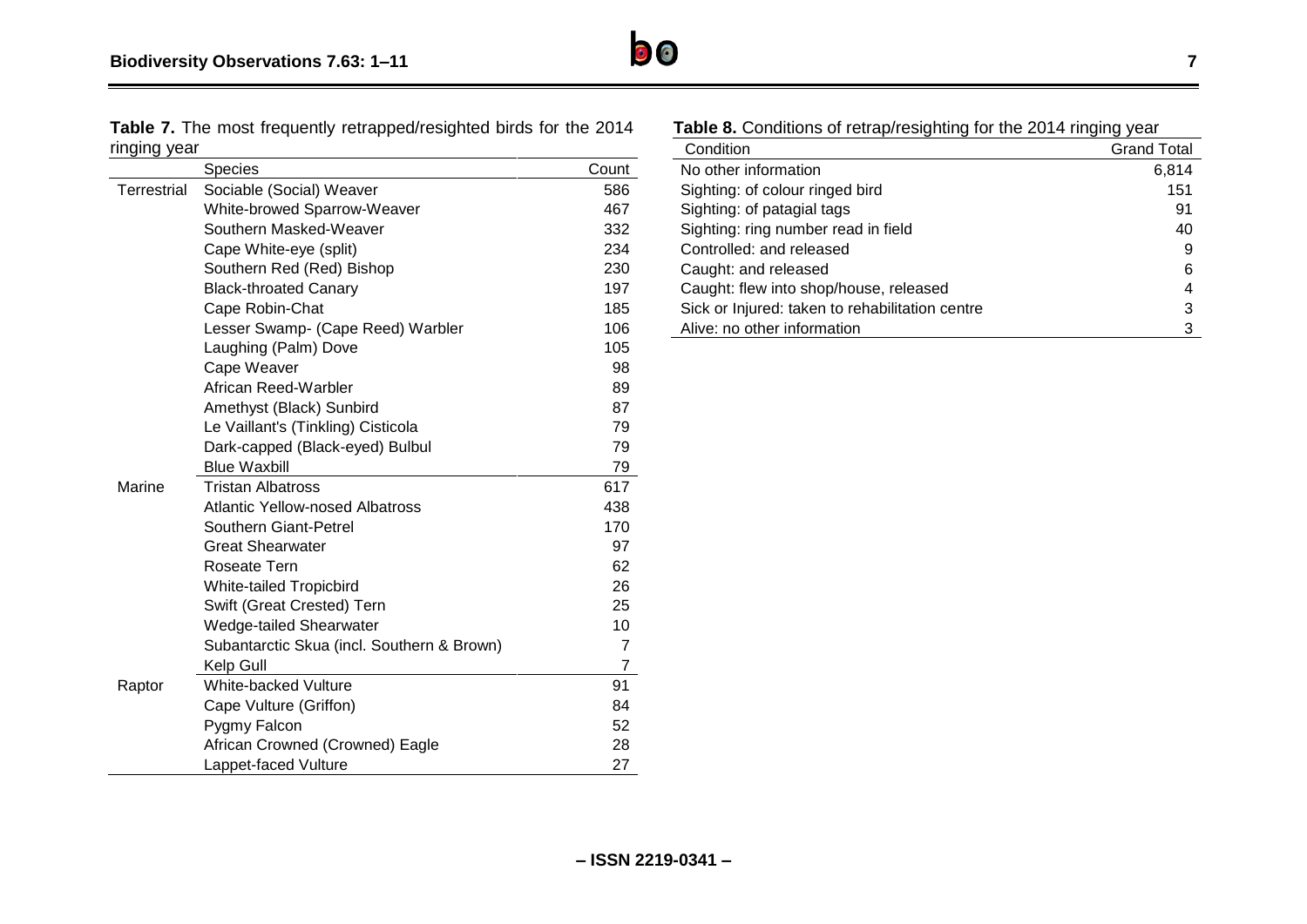**Table 9.** Top 20 ringers/groups in the 2014 ringing year: Numbers of bbirds recovered

| Ringer | Name                  | Region    | <b>Birds</b>   |
|--------|-----------------------|-----------|----------------|
| 1007   | Rita Covas            | NC.       | 150            |
| 0      | Member of the public  |           | 134            |
| 1623   | Ms Minke Witteveen    | WС        | 27             |
| 13779  | Mr David Gaglio       | WC        | 13             |
| 12834  | Ms Stacey Leigh Webb  | EC        | 8              |
| 1272   | ADU non ringer        |           | 6              |
| 12956  | Mr Rowen van Eeden    | NP.       | 5              |
| 1540   | Mrs Karin Nelson      | ΚZ        | 4              |
| 14752  | Lindy Jane Thompson   | ΚZ        | 3              |
| 1033   | Ms Ronelle Visagie    | <b>NC</b> | 3              |
| 904    | Gough Island          | aq        | 3              |
| 43     | Dr Robert Thomson     | <b>NC</b> | 3              |
| 1619   | Shane McPherson       | ΚZ        | $\overline{2}$ |
| 1577   | Dr Alan Lee           | WC        | $\overline{2}$ |
| 1567   | Ms Lorinda Hart       | ΚZ        | $\overline{2}$ |
| 1531   | Ms Gudrun Middendorff | na        | 2              |
| 1476   | Mr Neil Thomson       | na        | $\overline{2}$ |
| 1439   | Mrs Ann Koeslag       | WC        | 2              |
| 1125   | Liz Komen             | na        | $\overline{2}$ |
| 1121   | Mr Frik du Plooy      | GP        | $\overline{2}$ |

**Table 10.** The most frequently recovered species for the 2014 ringing year

| miying y <del>o</del> ar |                                     |                |
|--------------------------|-------------------------------------|----------------|
|                          | <b>Species</b>                      | Count          |
| <b>Terrestrial</b>       | Sociable (Social) Weaver            | 150            |
|                          | Southern Red (Red) Bishop           | 8              |
|                          | <b>Egyptian Goose</b>               | 5              |
|                          | Dark-capped (Black-eyed) Bulbul     | 5              |
|                          | Cape Robin-Chat                     | 5              |
|                          | Southern Masked-Weaver              | 5              |
|                          | Laughing (Palm) Dove                | 4              |
|                          | <b>Crested Barbet</b>               | 3              |
|                          | Kurrichane Thrush                   | 3              |
|                          | Cape Sparrow                        | 3              |
|                          | Village (Spotted-backed) Weaver     | 3              |
|                          | <b>Red-headed Finch</b>             | 3              |
|                          | <b>Blue Waxbill</b>                 | 3              |
|                          | Karoo Thrush (split)                | 3              |
|                          | Hadeda Ibis                         | $\overline{2}$ |
| Marine                   | Kelp Gull                           | 41             |
|                          | Swift (Great Crested) Tern          | 17             |
|                          | Cape Gannet                         | 15             |
|                          | Common Tern                         | 8              |
|                          | Hartlaub's Gull                     | 3              |
|                          | <b>Tristan Albatross</b>            | 3              |
|                          | Cape Cormorant                      | $\overline{2}$ |
|                          | Light-mantled Albatross (Mollymawk) | $\overline{c}$ |
|                          | Southern Giant-Petrel               | 1              |
|                          | European Storm-Petrel               | 1              |
| Raptor                   | <b>Barn Owl</b>                     | $\overline{7}$ |
|                          | <b>Martial Eagle</b>                | 5              |
|                          | Southern Pale Chanting Goshawk      | 4              |
|                          | Steppe (Common) Buzzard             | 3              |
|                          | <b>Black Sparrowhawk (Goshawk)</b>  | 3              |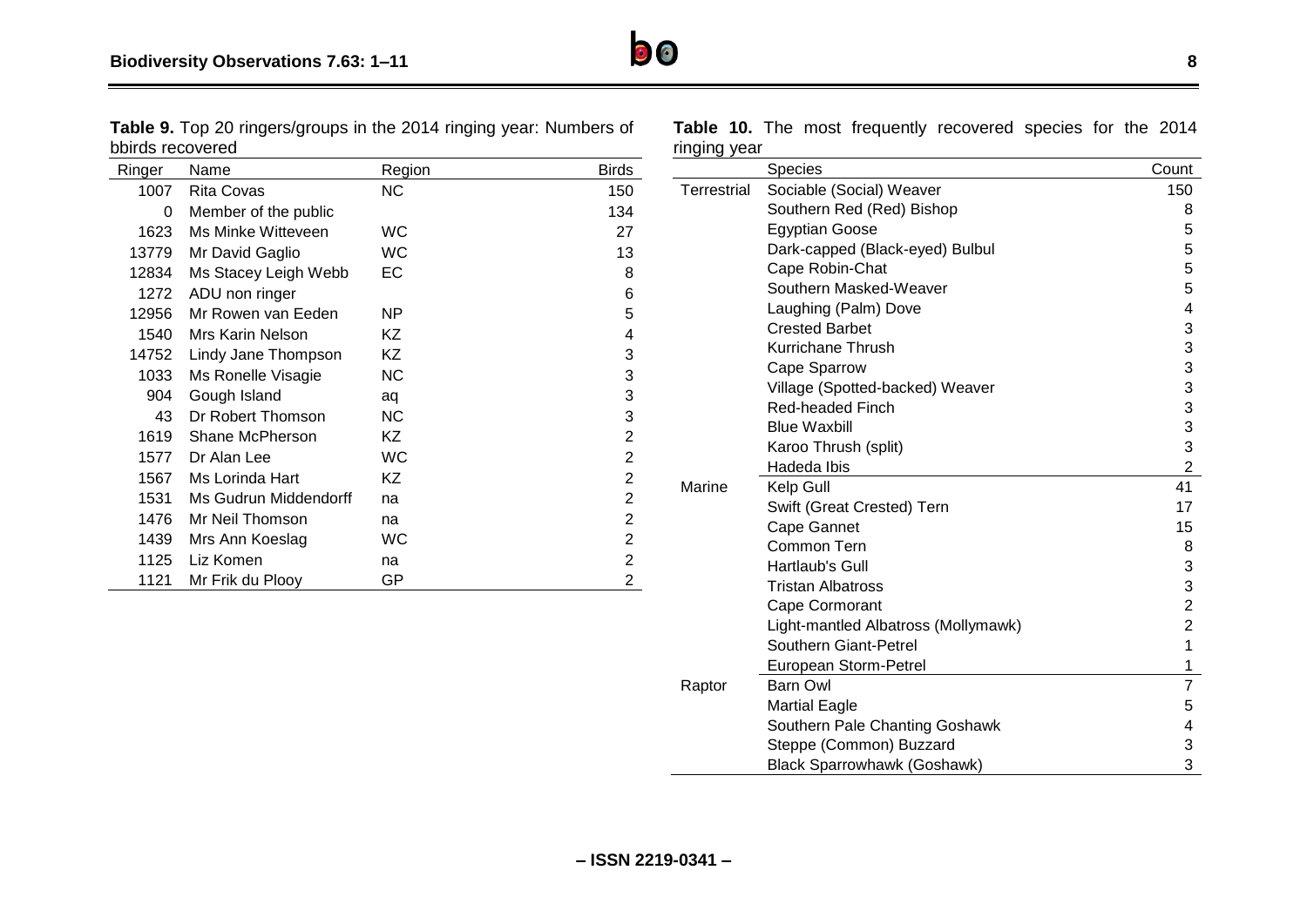| <b>Table 11.</b> Causes of bird mortality for the 2014 ringing year |       |
|---------------------------------------------------------------------|-------|
| Condition                                                           | Total |
| No other information                                                | 268   |
| Carcass: found beached, cause of death unknown                      | 23    |
| Died: cause of death unknown                                        | 15    |
| Collision: with a window                                            | 12    |
| Killed or attacked by: domestic cat                                 | 11    |
| Carcass: dead less than one week, cause of death unknown            | 10    |
| Died: electrocuted                                                  | 9     |
| Collision: with motor vehicle (or found next to road)               | 7     |
| Collision: with a fence, line or wire                               | 6     |
| Sick or injured: subsequently died                                  | 5     |
| Died: drowned                                                       | 5     |
| Killed or attacked by: domestic dog                                 | 4     |
| Shot: no reason given                                               | 3     |
| Sick or Injured: no other information                               | 3     |
| Died: of natural cause                                              | 3     |

## **Table 12.** Foreign retraps and recoveries for the 2014 ringing year

| 1011301   |                                      |                                                  | Brown (Common) Noddy (Anous stolidus) Sex: Unknown |
|-----------|--------------------------------------|--------------------------------------------------|----------------------------------------------------|
|           | Ringing record Nestling/Pulli        |                                                  | <b>Portugal Bird Centre</b>                        |
|           | 2006-08-16                           | 0412S5539E                                       | Seychelles                                         |
|           | Retrap record                        | Adult plumage                                    | Ms L Hart                                          |
|           | 2014-08-10                           | 0421S5538E                                       | Seychelles                                         |
| 1084595   |                                      | Sandwich Tern (Sterna sandvicensis)              | <b>Sex: Unknown</b>                                |
|           | Ringing record 1 to 2 year           |                                                  | <b>Dutch Bird Ringing Centre</b>                   |
|           | 1997-08-05                           | 5317N0508E                                       | Netherlands                                        |
|           | Retrap record                        | Adult plumage                                    | Unknown                                            |
|           | 2014-06-05                           | 5432N0830E                                       | Germany                                            |
| 13234163  |                                      | <b>Northern Giant-Petrel (Macronectes halli)</b> | <b>Sex: Unknown</b>                                |
|           | <b>Ringing record Nestling/Pulli</b> |                                                  | Austr. Bird & Bat Scheme                           |
|           | 2011-01-16                           | 5430S15855E                                      | Australia                                          |
|           | Retrap record                        | Juvenile                                         | <b>Unknown</b>                                     |
|           | 2014-01-14                           | 3408S1824E                                       | Western Cape                                       |
| 13236355  |                                      | Northern Giant-Petrel (Macronectes halli)        | <b>Sex: Unknown</b>                                |
|           | <b>Ringing record Nestling/Pulli</b> |                                                  | Austr. Bird & Bat Scheme                           |
|           | 2012-01-12                           | 5430S15855E                                      | Australia                                          |
|           | Recovery                             | Adult plumage                                    | Unknown, xx                                        |
|           | 2014-05-24                           | 3427S2051E                                       | Western Cape                                       |
| 133220783 |                                      | Arctic Tern (Sterna paradisaea)                  | <b>Sex: Unknown</b>                                |
|           | Ringing record 1 to 2 year           |                                                  | <b>USA Bird Banding Laboratory</b>                 |
|           | 2011-06-20                           | 4355N6845W                                       | <b>United States</b>                               |
|           | Recovery                             | Adult plumage                                    | Unknown                                            |
|           | 2014-05-03                           | 2909S3008E                                       | Kwa-Zulu Natal                                     |
|           |                                      | <b>Black-browed Albatross (Thalassarche</b>      |                                                    |
| 1425876   | melanophris)                         |                                                  | <b>Sex: Unknown</b>                                |
|           | Ringing record Adult plumage         |                                                  | <b>Unknown</b>                                     |
|           | 2007-11-02                           | 5400S3803W                                       | Oceanic Island                                     |
|           | Retrap record Adult plumage          |                                                  | Unknown                                            |
|           | 2014-05-07                           | 2836S1432E                                       | Ocean off SA Coast                                 |
|           |                                      | European Storm-Petrel (Hydrobates                |                                                    |
| 2669653   | pelagicus)                           |                                                  | <b>Sex: Unknown</b>                                |
|           | Ringing record Adult plumage         |                                                  | <b>British Trust for Ornithology</b>               |
|           | 2012-07-26                           | 5921N0226W                                       | <b>Great Britan</b>                                |
|           | <b>Recovery</b>                      | Adult plumage                                    | Unknown                                            |
|           | 2014-07-21                           | 5901N0233W                                       | United Kingdom                                     |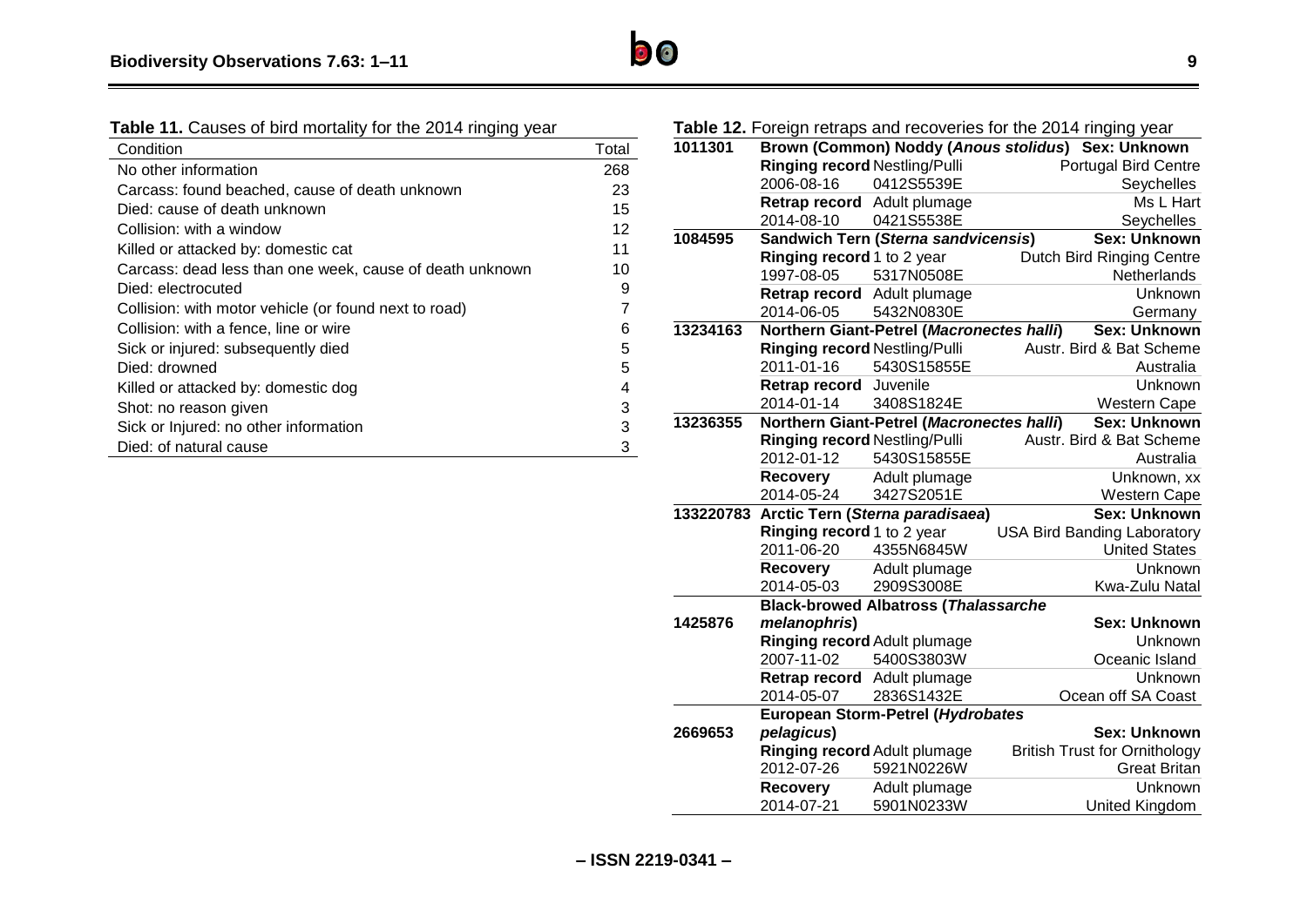| 3T436    |                                | <b>White Stork (Ciconia ciconia)</b>      | <b>Sex: Unknown</b>                |
|----------|--------------------------------|-------------------------------------------|------------------------------------|
|          | Ringing record Nestling/Pulli  |                                           | <b>Helgoland Ringing Centre</b>    |
|          | 2014-06-24                     | 5401N0922E                                | Germany                            |
|          | Retrap record                  | 1/2 to 1 year                             | Mr W Neser                         |
|          | 2014-12-22                     | 2542S2757E                                | Gauteng                            |
| 4594400  |                                | Common Tern (Sterna hirundo)              | <b>Sex: Unknown</b>                |
|          | <b>Ringing record Immature</b> |                                           | Swedish Bird Ringing Centre        |
|          | 2011-08-24                     | 5612N1624E                                | Sweden                             |
|          | Recovery                       | $0$ to $1/2$ year                         | Swedish Bird Ringing Centre        |
|          | 2014-03-26                     | 3247S1808E                                | <b>Western Cape</b>                |
| 7E3492   |                                | Barn (European) Swallow (Hirundo rustica) | <b>Sex: Unknown</b>                |
|          | Ringing record 1 to 2 year     |                                           | Hungarian Bird Ringing Centre      |
|          | 2013-08-29                     | 4654N1751E                                | Hungary                            |
|          | Retrap record                  | 2 to 3 year                               | Unknown                            |
|          | 2014-01-09                     | 1501S2807E                                | Zambia                             |
| AT055395 |                                | <b>Common Tern (Sterna hirundo)</b>       | <b>Sex: Unknown</b>                |
|          | Ringing record Nestling/Pulli  |                                           | <b>Finnish Bird Ringing Centre</b> |
|          | 1980-07-13                     | 6144N2654E                                | Finland                            |
|          | Retrap record                  | Adult plumage                             | Mr M Boorman                       |
|          | 2014-03-09                     | 2258S1426E                                | Namibia                            |
| AT143408 |                                | <b>Common Tern (Sterna hirundo)</b>       | <b>Sex: Unknown</b>                |
|          | Ringing record Juvenile        |                                           | <b>Finnish Bird Ringing Centre</b> |
|          | 2013-07-12                     | 6014N2340E                                | Finland                            |
|          | Retrap record                  | Immature                                  | Mr M Boorman                       |
|          | 2014-01-29                     | 2235S1432E                                | Namibia                            |
| AT160040 |                                | <b>Common Tern (Sterna hirundo)</b>       | <b>Sex: Unknown</b>                |
|          | Ringing record Juvenile        |                                           | <b>Finnish Bird Ringing Centre</b> |
|          | 2007-07-30                     | 6122N2816E                                | Finland                            |
|          | <b>Recovery</b>                | Adult plumage                             | <b>SANCCOB</b>                     |
|          | 2014-03-23                     | 3245S1810E                                | <b>Western Cape</b>                |
| AT215737 |                                | <b>Common Tern (Sterna hirundo)</b>       | <b>Sex: Unknown</b>                |
|          | <b>Ringing record Juvenile</b> |                                           | Finnish Bird Ringing Centre        |
|          | 2007-07-10                     | 6105N2807E                                | Finland                            |
|          | Retrap record                  | Adult plumage                             | Mr M Boorman                       |
|          | 2014-01-29                     | 2235S1432E                                | Namibia                            |
|          |                                |                                           |                                    |

| AT241410 |                               | Common Tern (Sterna hirundo)                | <b>Sex: Unknown</b>                  |
|----------|-------------------------------|---------------------------------------------|--------------------------------------|
|          | Ringing record Juvenile       |                                             | <b>Finnish Bird Ringing Centre</b>   |
|          | 2013-07-29                    | 5958N2434E                                  | Finland                              |
|          | Retrap record Adult plumage   |                                             | <b>SANCCOB</b>                       |
|          | 2014-03-23                    | 3248S1811E                                  | <b>Western Cape</b>                  |
| AT55395  |                               | <b>Common Tern (Sterna hirundo)</b>         | <b>Sex: Unknown</b>                  |
|          | Ringing record Juvenile       |                                             | <b>Finnish Bird Ringing Centre</b>   |
|          | 1980-07-13                    | 6144N2654E                                  | Finland                              |
|          | Retrap record                 | Adult plumage                               | Mr M Boorman                         |
|          | 2014-03-09                    | 2258S1426E                                  | Namibia                              |
|          |                               | <b>Black-browed Albatross (Thalassarche</b> |                                      |
| CF37212  | melanophris)                  |                                             | Sex: Unknown                         |
|          | Ringing record Adult plumage  |                                             | <b>French Bird Ringing Centre</b>    |
|          | 1998-01-01                    | 4921S7047E                                  | Oceanic Island                       |
|          | Retrap record Adult plumage   |                                             | <b>Unknown</b>                       |
|          | 2014-06-01                    | 14112S3843E                                 | Oceanic Island                       |
|          |                               | <b>Black-browed Albatross (Thalassarche</b> |                                      |
| CF40639  | melanophris)                  |                                             | Sex: Unknown                         |
|          | Ringing record Adult plumage  |                                             | <b>French Bird Ringing Centre</b>    |
|          | 2005-11-04                    | 4921S7047E                                  | Oceanic Island                       |
|          | Retrap record Adult plumage   |                                             | Unknown                              |
|          | 2014-06-01                    | 14118S3841E                                 | Oceanic Island                       |
| DD76892  |                               | Sandwich Tern (Sterna sandvicensis)         | <b>Sex: Unknown</b>                  |
|          | Ringing record Nestling/Pulli |                                             | <b>British Trust for Ornithology</b> |
|          | 2013-07-12                    | 5536N0140W                                  | <b>Great Britain</b>                 |
|          | Retrap record                 | 1 to 2 year                                 | Unknown                              |
|          | 2014-06-29                    | 2236S1431E                                  | Namibia                              |
| DD92425  |                               | Sandwich Tern (Sterna sandvicensis)         | <b>Sex: Unknown</b>                  |
|          | Ringing record Nestling/Pulli |                                             | <b>British Trust for Ornithology</b> |
|          | 2013-07-17                    | 5536N0140W                                  | <b>Great Britain</b>                 |
|          | Retrap record                 | 1 to 2 year                                 | <b>British Trust for Ornithology</b> |
|          | 2014-06-29                    | 2236S1431E                                  | Namibia                              |

**DZ25706 Whitechinned Petrel (pre-split) (***Procellaria* **Sex: Unknown**